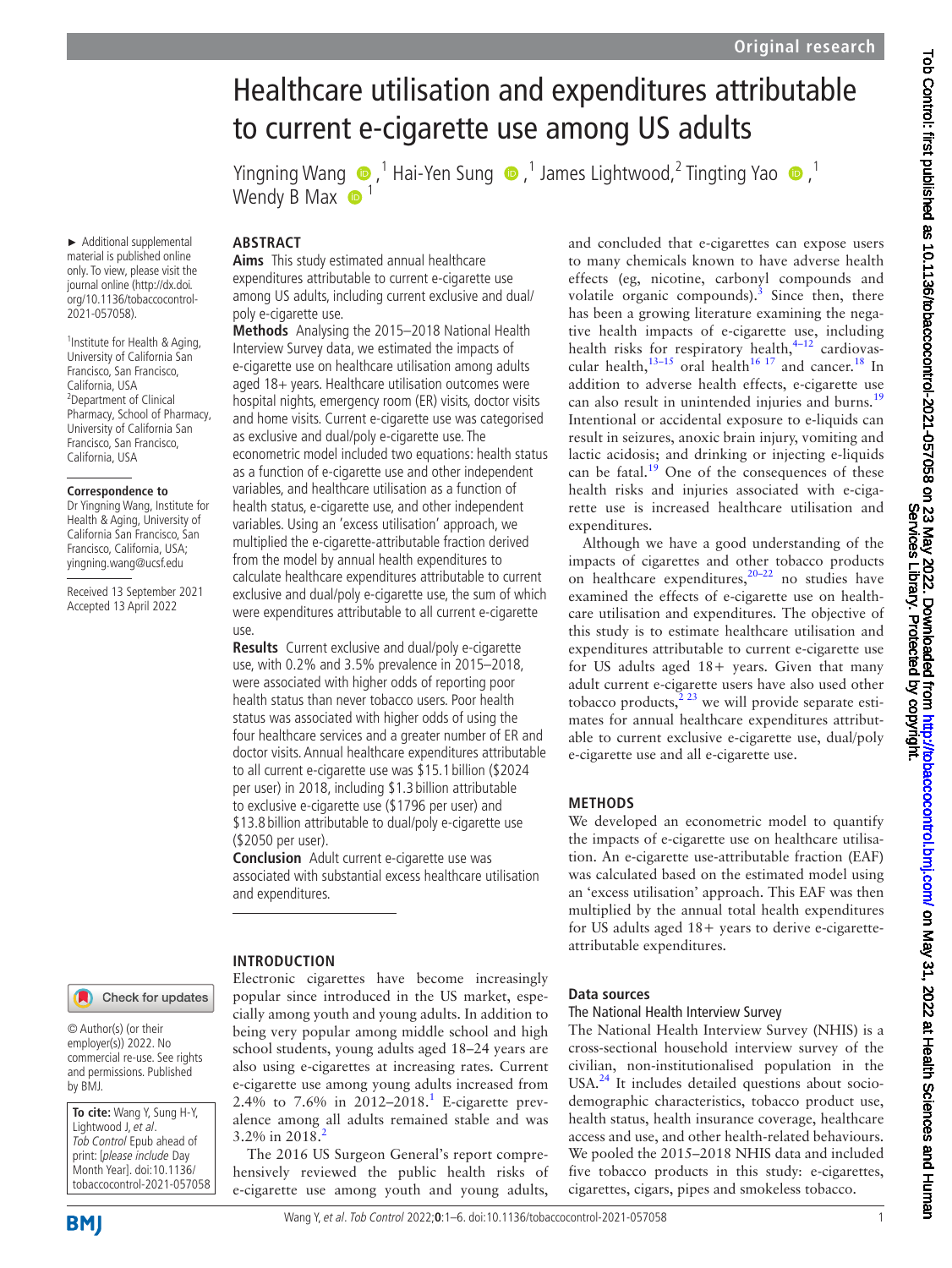#### Medical Expenditure Panel Survey

The Medical Expenditure Panel Survey (MEPS) provides nationally representative estimates of healthcare utilisation, expenditures, sources of payment, health insurance coverage and health conditions for the US civilian, non-institutionalised population.<sup>[25](#page-5-10)</sup> We used the 2018 MEPS to calculate total annual expenditures by type of healthcare service for all adults aged 18+ years.

#### **Dependent variables**

The dependent variables in our model included four healthcare utilisation outcomes (all measured in the past 12 months) and a health status variable.

Hospital nights were the number of nights spent in a hospital receiving inpatient care. Emergency room (ER) visits were the number of visits to the ER for the respondents' own health. Doctor visits were the number of visits to a physician or other healthcare professional for the respondents' own health. Home visits were the total number of home care visits received from a nurse or other healthcare.

Health status was constructed as an ordinal variable based on the question: 'Would you say your health, in general, is excellent, very good, good, fair, or poor', with '1' indicating 'excellent' and '5' indicating 'poor'.

#### **Independent variables**

The key independent variable was e-cigarette use, which was classified into four categories: current exclusive e-cigarette use, current dual/poly e-cigarette use, other tobacco use and never tobacco use. Current e-cigarette users were those who ever used e-cigarettes and reported now using e-cigarettes every day or some days or having used e-cigarettes at least 1day in the past 30 days. We further classified all current e-cigarette users into (1) Current exclusive e-cigarette users if they never smoked  $\geq 100$ cigarettes in their lifetime and never used cigars, pipes or smokeless tobacco even once, and (2) Current dual/poly e-cigarette users if they have ever smoked  $\geq 100$  cigarettes, or ever used cigars, pipes or smokeless tobacco even once in their lifetime. Never tobacco users were those who have never smoked  $\geq 100$ cigarettes and never used e-cigarettes, cigars, pipes or smokeless tobacco in their lifetime. Other tobacco users comprised the remaining respondents.

Other independent variables were selected based on previous studies that examined healthcare expenditures attributable to cigarette smoking, cigar smoking and smokeless tobacco use[.20–22](#page-5-8)

Sociodemographic characteristics included sex (male and female), age (18–34 years, 35–64 years and ≥65 years), race/ ethnicity (Hispanic, non-Hispanic white, non- Hispanic black, non-Hispanic Asian and non-Hispanic other), education (<high school; high school graduate including general educational development; some college; college degree; and postgraduate), income level (poor (<100% of the federal poverty level (FPL)), low-income (100%–199% FPL), middle-income (200%–399% FPL), high-income (≥400% FPL) and unknown), marital status (married, separated/divorced/widowed, never married and living with a partner) and region of residence (North-East, Midwest, South and West). Income was defined as the ratio of family income to the FPL after adjusting for household size. We included the 5.8% of adults whose incomes were unknown as a separate category ('unknown') because we were concerned that data on income might not be missing at random.

CPD was the number of cigarettes smoked per day for daily current cigarette smokers (ever smoked ≥100 cigarettes in their lifetime and now smoke cigarettes every day). For non-daily

current cigarette smokers (ever smoked  $\geq 100$  cigarettes in their lifetime and now smoke cigarettes some days), we calculated CPD by multiplying the average number of cigarettes smoked on smoking days by the number of days smoked in the past 30 days and then dividing by 30. If the respondent was not a current smoker, CPD was coded as zero. Years since quitting cigarette smoking was determined for former smokers (ever smoked  $\geq 100$ cigarettes in their lifetime and do not smoke cigarettes now) according to the question: 'How long has it been since you quit smoking cigarettes'. If the respondent was not a former smoker, it was coded as zero. Heavy drinkers were those who answered one or more days to the question: 'In the past year, on how many days did you have ≥5 drinks (for men) or ≥4 drinks (for women) of any alcoholic beverage?'. We categorised body mass index (BMI) as underweight (BMI  $\langle 18.5 \text{ kg/m}^2 \rangle$ , normal (BMI 18.5–24.9 kg/m<sup>2</sup>), overweight (BMI 25.0–29.9 kg/m<sup>2</sup>) and obese (BMI  $\geq 30.0 \text{ kg/m}^2$ ). Health insurance coverage was classified based on the proportion of months without any health insurance coverage in the past 12 months as full coverage (covered all 12 months), partial coverage and no coverage (no insurance).

## **Study sample**

The pooled 2015–2018 NHIS data contained 118859 adults aged 18+ years. After excluding those with missing values for dependent and independent variables, the final study sample was 109133.

#### **Econometric model of the impact of e-cigarette use on healthcare utilisation**

We developed a structural econometric model to estimate the impacts of e-cigarette use on healthcare utilisation. The conceptual framework of the model is shown in the top row of [figure](#page-2-0) 1. Similar to previous econometric studies that estimated the impact of cigarette smoking on healthcare expenditures,  $26-29$  our model assumed that e-cigarette use has impacts on healthcare utilisation through health effects, that is, e-cigarette use causes poorer health, which in turn causes more healthcare utilisation (the solid pathway in [figure](#page-2-0) 1).

Our econometric model consisted of two equations. Equation 1 was to quantify the relationship between e-cigarette use and health status and Equation 2 was to quantify the relationship between health status and healthcare utilisation. In Equation 1, the dependent variable was health status, and the independent variables included e-cigarette use and all the other independent variables. Equation 1 was estimated by an ordered logistic regression. In Equation 2, the dependent variable was healthcare utilisation, and the independent variables included predicted health status derived from Equation 1, e-cigarette use status, and all the other independent variables. The predicted health status derived from Equation 1 incorporated the effects of e-cigarette use on health status. Therefore, the coefficient of the predicted health status indicated the impact of e-cigarette use on healthcare utilisation through health effects. We also included e-cigarette use in Equation 2 to reflect differences in risk preference and other factors between e-cigarette users and never tobacco users that are associated with healthcare utilisation (the top dashed line in [figure](#page-2-0) 1). For example, e-cigarette users might use fewer healthcare services (eg, preventive healthcare services) than never tobacco users due to their risk-taking attitudes or lower preference for seeking medical care. For each healthcare utilisation variable, Equation 2 was estimated as a two-part model.<sup>20 27</sup> The first part of the two-part model was estimated by a probit regression on the probability of having positive healthcare utilisation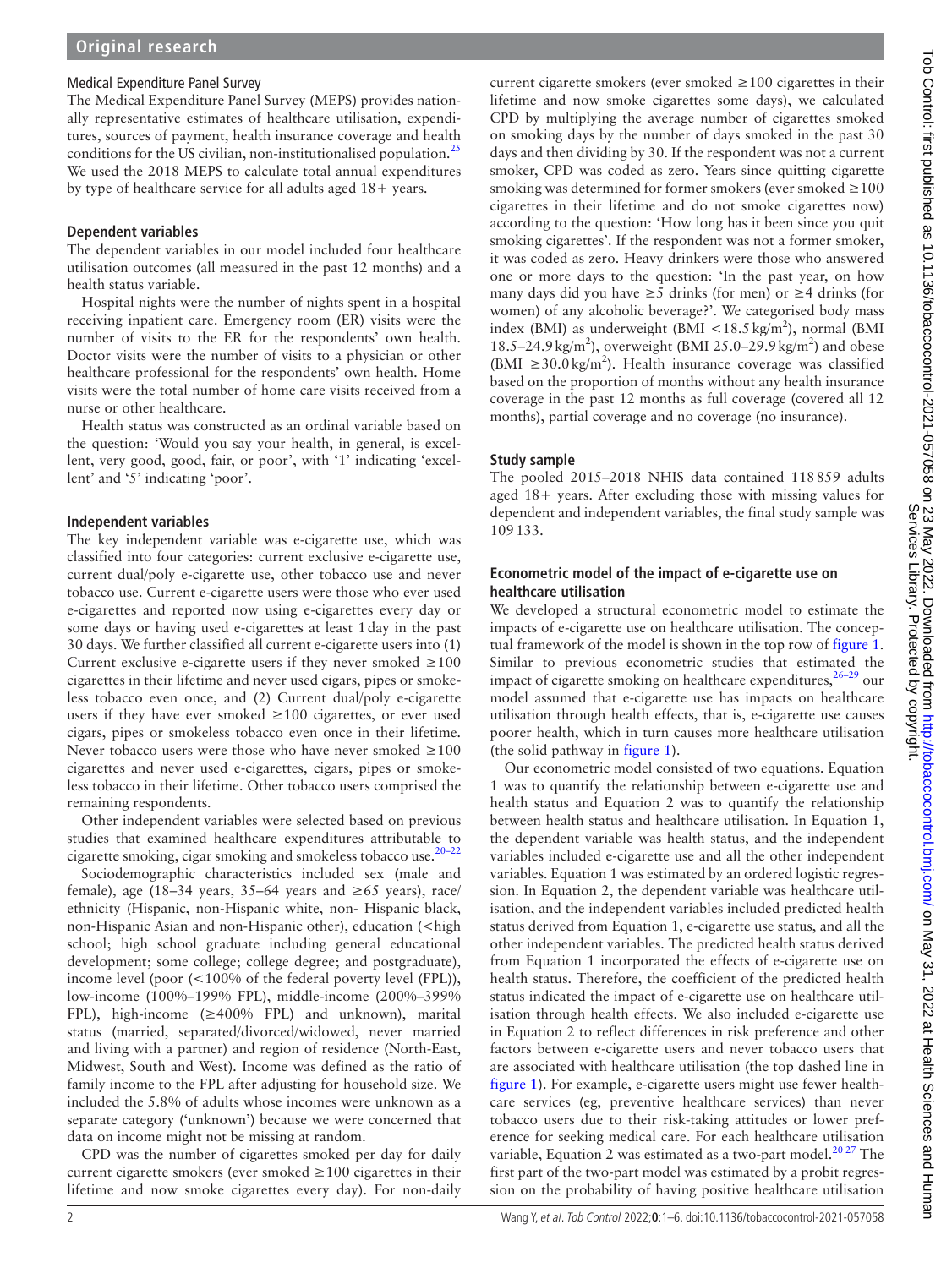

<span id="page-2-0"></span>**Figure 1** Model of healthcare expenditures attributable to ecigarette use. The white boxes depict how e-cigarette use affects health status and healthcare utilisation. E-cigarette use was classified as current exclusive e-cigarette use, current dual/poly e-cigarette use, other tobacco use and never tobacco use in the model. To calculate excess healthcare expenditures attributable to e-cigarette use, only the pathway from e-cigarette use through health status to healthcare utilisation (solid arrow lines) was considered. We also include ecigarette use status as an independent variable in the model of healthcare utilisation to reflect the differences in risk preference and other factors between e-cigarette users and never tobacco users that are associated with healthcare utilisation (the top dashed line). From the estimated model, we estimated the factual and counterfactual predicted values of healthcare utilisation to derive the relative risks. Then we derived the EAFs using the relative risks and the 2018 tobacco use prevalence. Last, we multiplied the EAF by 2018 total healthcare expenditure to derive annual excess healthcare expenditures attributable to current exclusive e-cigarette use and current dual/poly e-cigarette use. The sum of these two attributable expenditures was annual excess healthcare expenditures attributable to all current ecigarette use.

among all adults. The second part of the two-part model was estimated by an ordinary least squares regression on the logarithmically transformed number of services used among those who had positive healthcare utilisation (visits or nights).

#### **Estimation of healthcare expenditures attributable to e-cigarette use**

We used an 'excess utilisation' approach to estimate healthcare utilisation attributable to current exclusive (or dual/poly) e-cigarette use.<sup>21 22 30 31</sup> In the calculation, we only counted the excess utilisation through the health effects pathway (the solid pathway in [figure](#page-2-0) 1).

First, based on the estimated coefficients from Equation 1 and Equation 2, we calculated two sets of predicted healthcare utilisation under two scenarios ([figure](#page-2-0) 1). Under the factual scenario, we calculated the predicted value of health status from Equation 1 using the actual values of e-cigarette use status and all the other independent variables, and the predicted value of healthcare utilisation from Equation 2 based on the predicted health status, the sample mean of e-cigarette use status and the actual values of all the other independent variables for all adults. Under the counterfactual scenario, we derived the predicted values of the dependent variables for hypothetical 'never tobacco-using' current exclusive (or dual/poly) e-cigarette users who had the same characteristics as current (or dual/poly) e-cigarette users except that they were assumed to be never tobacco users. We calculated the counterfactual predicted value of health status from Equation 1 assuming that current exclusive (or dual/poly) e-cigarette users were never tobacco users while still using the actual values of all the other independent variables, and the counterfactual predicted value of healthcare utilisation from

Equation 2 based on the counterfactual predicted health status, the sample mean of e-cigarette use status and the actual values of all the other independent variables.

Next, we derived the relative risk (RR) of healthcare utilisation separately for current exclusive e-cigarette users, dual/poly e-cigarette users, hypothetical 'never tobacco-using' exclusive e-cigarette users, and hypothetical 'never tobacco-using' dual/ poly e-cigarette users as the ratio of mean predicted utilisation for corresponding e-cigarette users to mean predicted utilisation for never tobacco users. $32$  Assuming that these RRs remained unchanged during  $2015-2018$ ,<sup>[32](#page-5-13)</sup> we calculated the 2018 EAF for current exclusive (or dual/poly) e-cigarette users by applying the RRs and the 2018 prevalence of e-cigarette use from the 2018 NHIS data to the EAF formula (see Equations A2 and A3 in [online supplemental appendix 1](https://dx.doi.org/10.1136/tobaccocontrol-2021-057058)).

Finally, we derived the 2018 total healthcare expenditures attributable to current exclusive (or dual/poly) e-cigarette use by multiplying the 2018 EAF for current exclusive (or dual/ poly) e-cigarette use by the 2018 total adult healthcare expenditures for each type of healthcare services from the 2018 MEPS data. The sum of the total attributable expenditures for both current exclusive and dual/poly e-cigarette users is the 2018 total healthcare expenditures attributable to all current e-cigarette use. Dividing 2018 total attributable expenditures by the number of e-cigarette users in 2018 provides per-user attributable expenditures.

#### **Statistical analysis**

We used survey data analysis procedures due to the complex multistage sample design of the NHIS. Descriptive analyses were conducted using SAS V.9.4 with PROC SURVEYFREQ and PROC SURVEYMEANS for statistical calculation. We estimated the models using STATA V.14.0. We considered a two-tailed p<0.05to be statistically significant.

#### **RESULTS**

Among the study sample, 3.7% were current e-cigarette users, including 0.2% exclusive users and 3.5% dual/poly e-cigarette users [\(table](#page-3-0) 1). Also, 47.3% were male, 50.8% were aged 35–64, 24.4% were heavy drinkers, 86.9% had full-coverage health insurance, and 13.2% reported fair or poor health. In 2015– 2018, the prevalence of past 12-month healthcare utilisation was 9.1% for hospitalisations, 19.6% for ER visits, 84.1% for doctor visits and 3.0% for home visits.

The estimated results from Equation 1 of our econometric model indicate that compared with never tobacco users, current exclusive e-cigarette users were 1.62 times more likely, and current dual/poly e-cigarette users were 1.75 times more likely to report poor health status [\(table](#page-3-1) 2). The results from Equation 2 indicate that predicted poor health status was significantly associated with an increased likelihood of using healthcare utilisation for all four healthcare services, and an increased number of ER visits (coefficient=0.28, p=0.002) and doctor visits (coefficient=0.72,  $p < 0.001$ ) in the past 12 months.

The EAFs shown in [table](#page-4-0) 3 ranged from 0.1% for hospital nights, ER visits and doctor visits to 0.3% for home visits for current exclusive e-cigarette use, and ranged from 1.2% for hospital nights and doctor visits to 2.6% for home visits for current dual/poly e-cigarette use. The annual e-cigarette useattributable healthcare expenditures in 2018 dollars were \$1.3billion for current exclusive e-cigarette use, \$13.8billion for current dual/poly e-cigarette use and \$15.1billion for all current e-cigarette use. The per-user attributable healthcare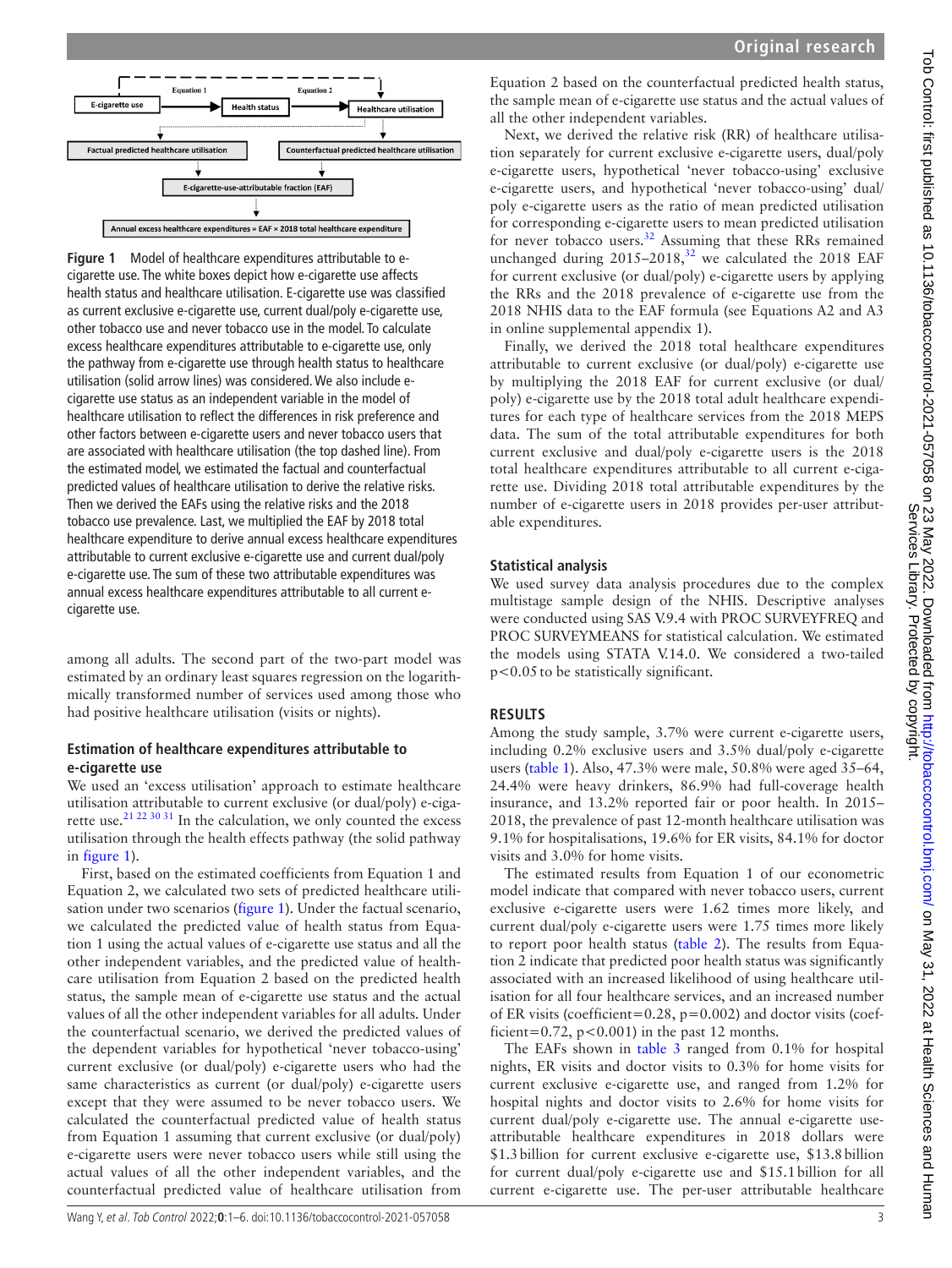<span id="page-3-0"></span>**Table 1** Distribution of the study sample of US adults aged 18+ years by e-cigarette use, various characteristics and healthcare utilisation, National Health Interview Survey, 2015–2018

|                       |                                         | N      | $W\%$ |  |
|-----------------------|-----------------------------------------|--------|-------|--|
| All                   |                                         | 109133 | 100.0 |  |
| E-cigarette use       | Current exclusive e-<br>cigarette users | 186    | 0.2   |  |
|                       | Current dual/poly e-<br>cigarette users | 3845   | 3.5   |  |
|                       | Other tobacco users                     | 54536  | 48.2  |  |
|                       | Never tobacco users                     | 50566  | 48.3  |  |
| Sex                   | Male                                    | 49986  | 47.3  |  |
|                       | Female                                  | 59147  | 52.7  |  |
| Age, years            | $18 - 34$                               | 26807  | 26.0  |  |
|                       | $35 - 64$                               | 52944  | 50.8  |  |
|                       | $65+$                                   | 29382  | 23.2  |  |
| Race/ethnicity        | Hispanic                                | 14342  | 14.6  |  |
|                       | <b>NH White</b>                         | 74760  | 67.2  |  |
|                       | NH Black                                | 12664  | 11.0  |  |
|                       | <b>NH</b> Asian                         | 5874   | 6.1   |  |
|                       | NH Other                                | 1493   | 1.1   |  |
| Education             | $<$ HS                                  | 12992  | 11.7  |  |
|                       | <b>HS</b>                               | 26605  | 24.3  |  |
|                       | Some college                            | 34097  | 30.5  |  |
|                       | College                                 | 22068  | 20.9  |  |
|                       | Postgraduate                            | 13371  | 12.6  |  |
| Income                | Poor                                    | 14488  | 10.3  |  |
|                       | Low-income                              | 19507  | 16.2  |  |
|                       | Middle-income                           | 29465  | 26.9  |  |
|                       | High-income                             | 39824  | 40.8  |  |
|                       | Unknown                                 | 5849   | 5.8   |  |
| <b>Marital status</b> | Married                                 | 48993  | 54.8  |  |
|                       | S/D/W                                   | 29197  | 18.1  |  |
|                       | Never married                           | 24446  | 20.0  |  |
|                       | Living with partner                     | 6497   | 7.1   |  |
| Region                | North-East                              | 17891  | 17.9  |  |
|                       | <b>Midwest</b>                          | 24669  | 22.3  |  |
|                       | South                                   | 38566  | 36.1  |  |
|                       | West                                    | 28007  | 23.7  |  |
| BMI                   | Underweight                             | 1873   | 1.8   |  |
|                       | Normal                                  | 35935  | 33.0  |  |
|                       | Overweight                              | 37580  | 34.5  |  |
|                       | <b>Obese</b>                            | 33745  | 30.8  |  |
| Heavy drinking        | No                                      | 82226  | 75.6  |  |
|                       | Yes                                     | 26907  | 24.4  |  |
| Health insurance      | Full coverage                           | 94769  | 86.9  |  |
| coverage in the       | Partial coverage                        | 4093   | 3.6   |  |
| past 12 months        | No coverage                             | 10271  | 9.5   |  |
| <b>Health status</b>  | Excellent                               | 27896  | 27.1  |  |
|                       | Very good                               | 36163  | 33.0  |  |
|                       | Good                                    | 29663  | 26.8  |  |
|                       | Fair                                    | 11872  | 10.2  |  |
|                       | Poor                                    | 3539   | 3.0   |  |
| Hospital nights in    | No                                      | 98430  | 90.9  |  |
| the past 12 months    | Yes                                     | 10703  | 9.1   |  |
| ER visits in the past | No                                      | 86727  | 80.4  |  |
| 12 months             | Yes                                     | 22406  | 19.6  |  |
| Doctor visits in the  | No                                      | 16933  | 15.9  |  |
| past 12 months        | Yes                                     | 92200  | 84.1  |  |
|                       |                                         |        |       |  |

#### **Table 1** Continued

|                                      |            | N          | $W\%$ |  |
|--------------------------------------|------------|------------|-------|--|
| Home visits in the<br>past 12 months | <b>No</b>  | 105347     | 97.0  |  |
|                                      | Yes        | 3786       | 3.0   |  |
| <b>CPD</b>                           | *Mean (SD) | 1.60(0.02) |       |  |
| The number of<br>years of quitting   | *Mean (SD) | 4.59(0.04) |       |  |

\*Mean value among all 109 133 respondents.

BMI, body mass index; CPD, cigarettes smoked per day; ER, emergency room visits; HS, high school; NH, non-Hispanic; S/D/W, separated/divorced/widow.

expenditures were \$1796 per current exclusive e-cigarette user, \$2050 per current dual/poly e-cigarette user and \$2024 per all current e-cigarette user.

#### **DISCUSSION**

This is the first study to estimate healthcare expenditures attributable to e-cigarette use among adults in the USA. Our finding that current e-cigarette use resulted in \$15.1billion in excess healthcare expenditures in 2018 indicates that even with a relatively low prevalence of current e-cigarette use among adults, the economic burden associated with e-cigarette use is substantial.

Our estimates of the per-user healthcare expenditures for current e-cigarette users (\$2024) are lower than a recent estimate of per-smoker healthcare expenditures calculated from Xu and colleagues' estimate.<sup>[20](#page-5-8)</sup> Xu and colleagues used data from the 2006–2010 MEPS linked to the 2004–2009 NHIS and estimated that annual healthcare expenditures attributable to adult cigarette smoking (current and former smoking) amounted to

<span id="page-3-1"></span>**Table 2** Estimated results of the econometric model among adults aged 18+ years, National Health Interview Survey 2015–2018, n=1 09 133

| Equation 1*: ordered logistic regression on health status, the adjusted ORs<br>of e-cigarette use status |                    |         |                 |  |  |
|----------------------------------------------------------------------------------------------------------|--------------------|---------|-----------------|--|--|
|                                                                                                          | <b>AOR</b>         | P value | 95% CI          |  |  |
| Current exclusive e-cigarette 1.62<br>users                                                              |                    | 0.003   | 1.18 to 2.23    |  |  |
| Current dual/poly e-<br>cigarette users                                                                  | 1.75               | < 0.001 | 1.62 to 1.90    |  |  |
| Other tobacco users                                                                                      | 1.35               | < 0.001 | 1.31 to 1.41    |  |  |
| Never tobacco users                                                                                      | Reference          |         |                 |  |  |
| Equation 21: two-part model on healthcare utilisation, the coefficient of the<br>predicted health status |                    |         |                 |  |  |
|                                                                                                          | <b>Home visits</b> |         |                 |  |  |
|                                                                                                          | Coefficient        | P value | 95% CI          |  |  |
| First part                                                                                               | 1.71               | < 0.001 | 1.19 to 2.23    |  |  |
| Second part                                                                                              | 0.29               | 0.676   | $-1.08$ to 1.66 |  |  |

| First part                                                                                                                       | 1.71             | < 0.001 | 1.19 to 2.23     |  |  |
|----------------------------------------------------------------------------------------------------------------------------------|------------------|---------|------------------|--|--|
| Second part                                                                                                                      | 0.29             | 0.676   | $-1.08$ to 1.66  |  |  |
|                                                                                                                                  | Hospital nights  |         |                  |  |  |
| First part                                                                                                                       | 0.68             | < 0.001 | 0.43 to 0.93     |  |  |
| Second part                                                                                                                      | 0.23             | 0.349   | $-0.25$ to 0.72  |  |  |
|                                                                                                                                  | <b>ER</b> visits |         |                  |  |  |
| First part                                                                                                                       | 0.71             | < 0.001 | $0.51$ to $0.90$ |  |  |
| Second part                                                                                                                      | 0.28             | 0.002   | 0.10 to 0.45     |  |  |
|                                                                                                                                  | Doctor visits    |         |                  |  |  |
| First part                                                                                                                       | 1.74             | < 0.001 | 1.54 to 1.94     |  |  |
| Second part                                                                                                                      | 0.72             | < 0.001 | 0.58 to 0.85     |  |  |
| *Controlled for all the other independent variables.<br>t Controlled for e-cineratte use and all the other independent variables |                  |         |                  |  |  |

†Controlled for e-cigarette use and all the other independent variables. AOR, adjusted OR; ER, emergency room.

Continued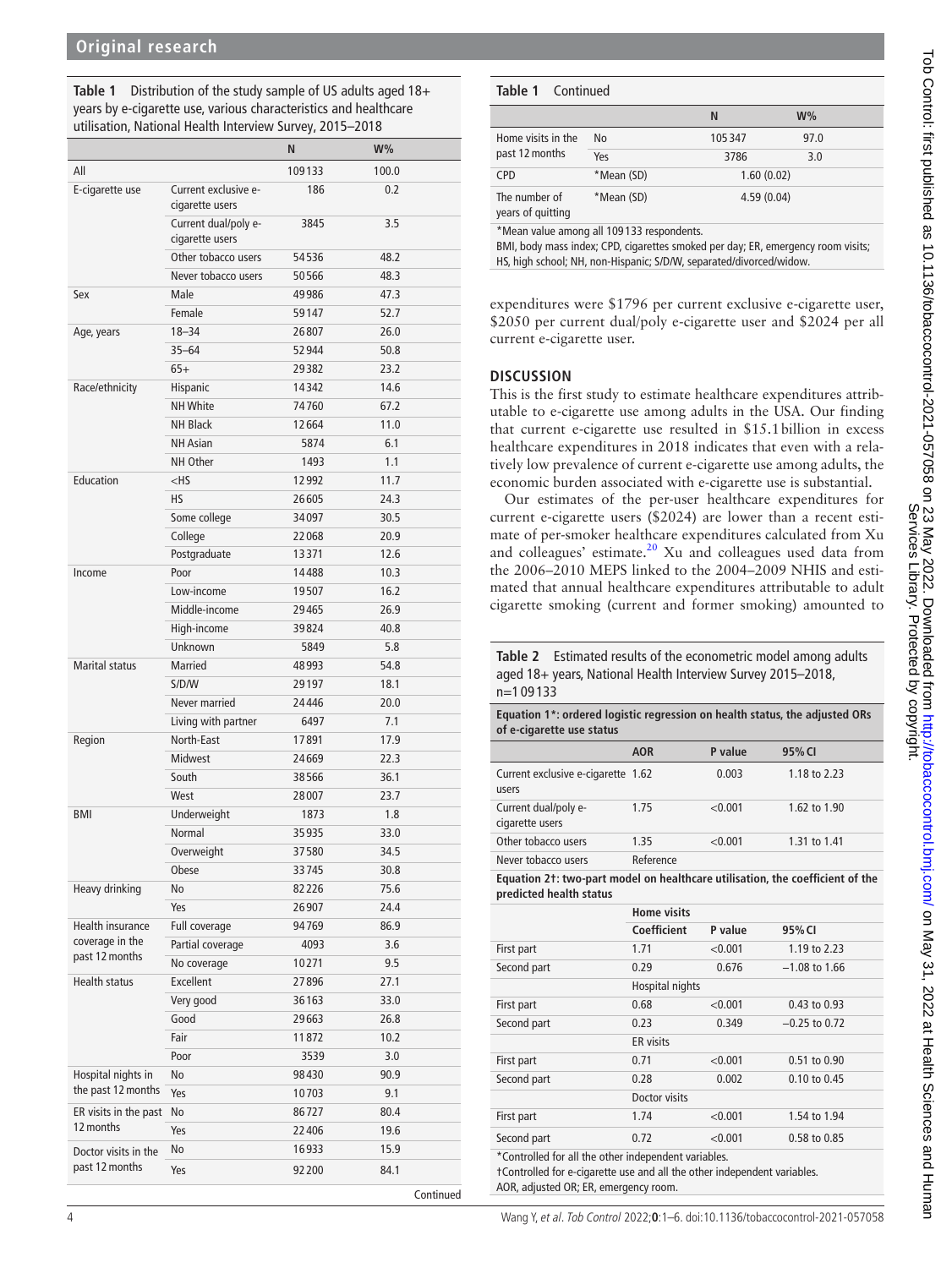<span id="page-4-0"></span>**Table 3** E-cigarette use-attributable fractions (EAFs) for current exclusive e-cigarette use and current dual/poly e-cigarette use, and annual total healthcare expenditures attributable to current exclusive e-cigarette use, current dual/poly e-cigarette and all current e-cigarette use among US adults aged 18+ years, National Health Interview Survey, 2015–2018

|                 | Current exclusive e-cigarette use |                   | Current dual/poly e-cigarette use |                   | All current e-cigarette use |  |
|-----------------|-----------------------------------|-------------------|-----------------------------------|-------------------|-----------------------------|--|
|                 | $EAF*(\%)$                        | Expenditure (\$)+ | $EAF*(\%)$                        | Expenditure (\$)+ | Expenditure (\$)t           |  |
| Hospital nights | 0.1                               | 506M              | 1.2                               | 4904M             | 5410M                       |  |
| ER visits       | 0.1                               | 86M               | 1.4                               | 844M              | 930M                        |  |
| Doctor visits   | 0.1                               | 497M              | 1.2                               | 5560 M            | 6057M                       |  |
| Home visits     | 0.3                               | 247M              | 2.6                               | 2466M             | 2714M                       |  |
| Total           |                                   | 1336M             |                                   | 13774M            | 15110M                      |  |
| Per-user cost‡  |                                   | 1796              |                                   | 2050              | 2024                        |  |

\*Derived based on the 2018 prevalence of tobacco use: 0.3% for current exclusive e-cigarette use, 3.1% for current dual/poly e-cigarette use, 48.2% for other use group; 48.4% for never tobacco use.

†In 2018 \$; The total HC expenditure for adults aged 18+ years was derived from the 2018 Medical Expenditures Panel Survey data: \$419 269M for hospital night, \$60 500M for emergency department visit, \$452 209M for physician visit, and \$94 480M for home visits.

‡Derived by dividing annual attributable expenditures by the weighted frequency of current exclusive e-cigarette users (n=743 770), current dual/poly e-cigarette users (n=6720 045), and current e-cigarette users (n=7463 815) from the 2018 National Health Interview Survey.

EAF, e-cigarette use-attributable fraction; ER, emergency room; M, million.

\$167.5 billion in 2010 including \$61.6 billion from current smokers. We divided their healthcare expenditures attributable to current smokers (\$61.6billion) by the average number of current smokers estimated from the 2004–2009 NHIS data to come up with an estimate of \$4481 per-user healthcare expenditures attributable to current smoking in 2010. Using the Consumer Price Index for Medical Care for All Urban Consumers,<sup>3</sup> their per-smoker estimate would be \$5602 in 2018. Our estimate of \$2024 per-user healthcare expenditures for current e-cigarette users is approximately a third of their estimate for current smokers. This evidence indicates that despite the lack of understanding of the long-term health impact of e-cigarette use, the contribution of current e-cigarette use to rising healthcare spending is significant and should not be overlooked.

In two studies, Wang and colleagues estimated the annual excess healthcare expenditures attributable to smokeless tobacco use $^{21}$  $^{21}$  $^{21}$  and cigar smoking.<sup>[23](#page-5-15)</sup> Using the Consumer Price Index for Medical Care for All Urban Consumers,<sup>33</sup> the annual attributable healthcare expenditures would be \$3.8billion for smokeless tobacco use and \$2.0billion for cigar smoking in 2018. Although the two studies included both current and former use in their estimation, their annual attributable healthcare expenditures are much lower than our estimates of the annual healthcare expenditures attributable to current e-cigarette use in 2018 (\$15.1billion). This suggests that the impact of e-cigarettes on healthcare expenditures is already greater than the impact of smokeless tobacco and cigar, an important finding given that e-cigarettes are relatively new tobacco whose impact is likely to increase over time.

Our results indicated that current exclusive e-cigarette users had higher odds of reporting poor health status than never tobacco users, and the per-user healthcare expenditures were \$1796 for current exclusive e-cigarette users in 2018. These results suggest that using e-cigarettes exclusively has substantial impacts on healthcare utilisation and expenditures. In addition, e-cigarette products are continually evolving, and the use of new versions of the product might result in unexpected negative health effects and therefore excessive healthcare expenditures from time to time, such as happened in the 2019 outbreak of vaping-related lung injuries and the associated hospitalisations and ER visits.<sup>[34–36](#page-5-16)</sup> If current youth e-cigarette users continue to use e-cigarettes when they become adults $37$  the negative impacts of e-cigarette use on healthcare utilisation and spending are likely

to increase over time. Therefore, continuing tobacco prevention and intervention efforts including regulations to deter youth use, are needed to reduce the need for the healthcare services associated with e-cigarette use and the e-cigarette attributable healthcare expenditures.

Our estimates are subject to several limitations. First, due to lack of data availability, we were not able to account for healthcare services such as nursing home care, medications or dental care. Therefore, the estimates of e-cigarette use-attributable healthcare expenditures are likely to be underestimated. Second, self-reported healthcare utilisation may be subject to recall bias and could be underreported. Third, we assumed that the RR of healthcare expenditures is the same as the RR of healthcare utilisation. If this assumption is not valid, our estimates could be biased. Fourth, this study focused on adults. We did not include youth in the analysis due to their low healthcare utilisation. Fifth, we did not include former e-cigarette use in our

#### **What this paper adds**

#### **What is already known on this topic**

- $\Rightarrow$  No studies have examined the effects of e-cigarette use on healthcare utilisation and expenditures.
- $\Rightarrow$  This is the first study to estimate healthcare expenditures attributable to e-cigarette use among US adults, with separate estimates determined for exclusive e-cigarette use and dual/poly e-cigarette use.

#### **What this study adds**

 $\Rightarrow$  In 2018, \$1.3 billion (\$1796 per user) annual healthcare expenditures were attributable to current exclusive ecigarette use, \$13.8 billion (\$2050 per user) were attributable to current dual/poly e-cigarette use and \$15.1 billion (\$2024 per user) were attributable to all current e-cigarette use.

#### **How this study might affect research, practice and/or policy**

 $\Rightarrow$  This first estimate of healthcare utilisation and expenditures attributable to e-cigarette use will provide valuable information to Food and Drug Administration regulatory impact analyses of proposed regulations that affect ecigarette use.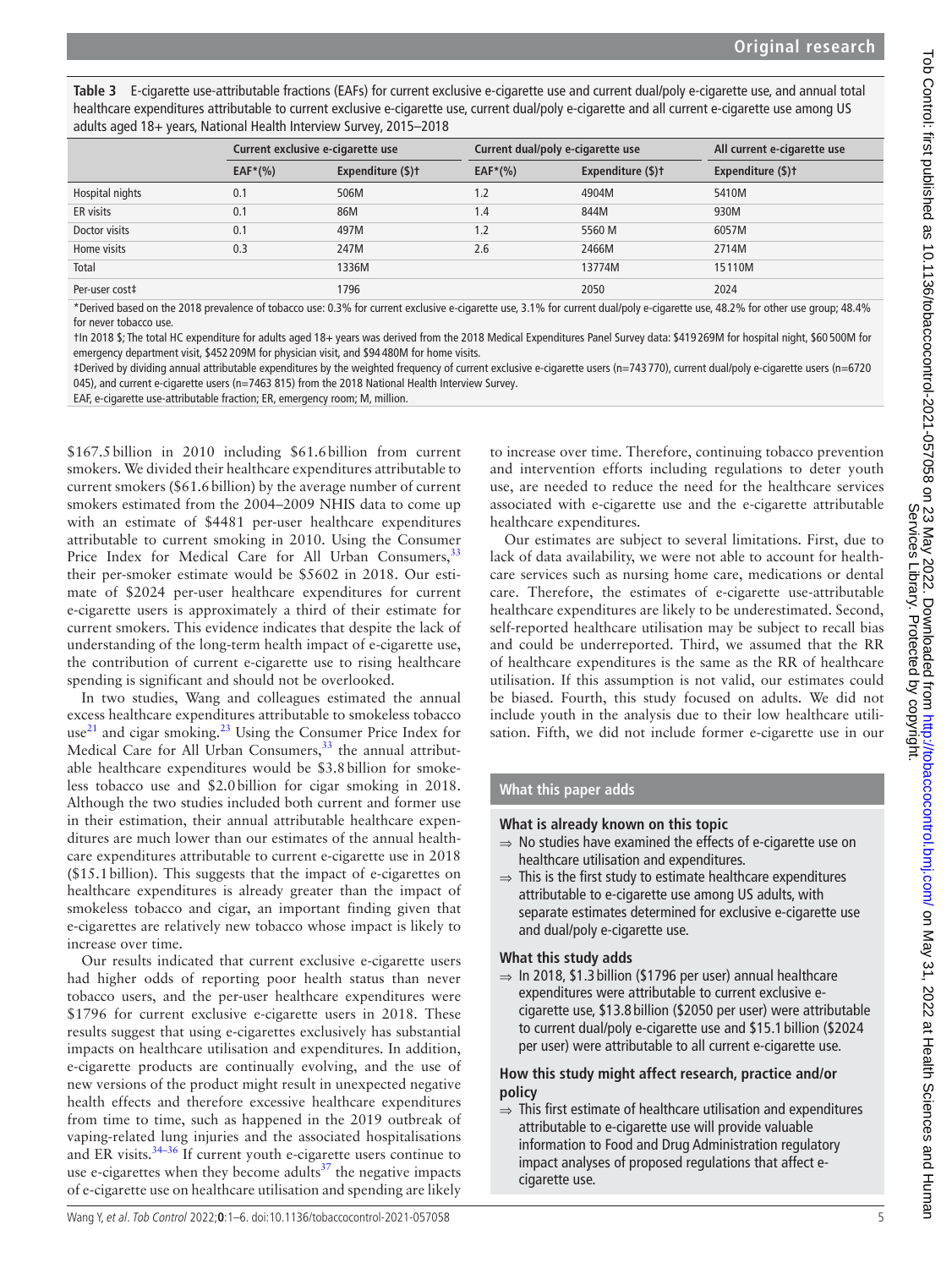#### **Original research**

estimation because the NHIS does not allow us to differentiate experimental e-cigarette users (ever tried e-cigarettes one or two times in their lifetime) from former users who used to use e-cigarettes regularly. Therefore, including former e-cigarette use in the estimation might bias the estimates. Sixth, our estimates do not reflect healthcare expenditures attributable to the use of e-cigarette products in the USA after 2018 (eg, puff bars and newly approved e-cigarettes by the Food and Drug Administration). Future studies are needed that investigate the impact of newly available e-cigarette products on healthcare utilisation and expenditures.

In conclusion, healthcare utilisation and expenditures attributable to e-cigarette use are substantial and likely to increase over time. Due to the rapid evolution of e-cigarette products, the impacts of e-cigarette use on healthcare utilisation and expenditures may change and should be closely monitored. The challenges of e-cigarettes for public health are global and our findings regarding the economic burden of e-cigarette use in the USA have broader relevance in an international context.

**Contributors** WBM is Principal Investigator. YW, H-Y S, JL, and WBM designed the methodology. YW conducted literature review and the statistical analysis. YW wrote the original draft of the manuscript. YW, H-Y S, JL, TY, and WBM reviewed, edited, and revised the manuscript. YW and WBM are responsible for the overall content.

**Funding** This study was funded by National Heart, Lung, and Blood Institute and the Food and Drug Administration (FDA) Center for Tobacco Products (Grant number: U54 HL147127).

**Competing interests** None declared.

**Patient consent for publication** Not applicable.

**Ethics approval** Not applicable.

**Provenance and peer review** Not commissioned; externally peer reviewed.

**Data availability statement** Not applicable. We used secondary data that are publicly available for our analysis.

**Supplemental material** This content has been supplied by the author(s). It has not been vetted by BMJ Publishing Group Limited (BMJ) and may not have been peer-reviewed. Any opinions or recommendations discussed are solely those of the author(s) and are not endorsed by BMJ. BMJ disclaims all liability and responsibility arising from any reliance placed on the content. Where the content includes any translated material, BMJ does not warrant the accuracy and reliability of the translations (including but not limited to local regulations, clinical guidelines, terminology, drug names and drug dosages), and is not responsible for any error and/or omissions arising from translation and adaptation or otherwise.

#### **ORCID iDs**

Yingning Wang <http://orcid.org/0000-0003-0413-1764> Hai-Yen Sung <http://orcid.org/0000-0002-5563-7477> Tingting Yao<http://orcid.org/0000-0002-5741-8710> Wendy B Max<http://orcid.org/0000-0002-4040-1592>

#### **REFERENCES**

- <span id="page-5-0"></span>1 Initiative T. E-Cigarettes: facts, STATs and regulations, 2020.
- <span id="page-5-1"></span>2 Villarroel MA, Cha AE, Vahratian A. Electronic cigarette use among U.S. adults, 2018. NCHS Data Brief 2020;365:1–8.
- <span id="page-5-2"></span>3 National Center for Chronic Disease Prevention and Health Promotion (US) Office on Smoking and Health. E-Cigarette Use Among Youth and Young Adults: A Report of the Surgeon General [Internet]. Atlanta (GA): Centers for Disease Control and Prevention (US), 2016.
- <span id="page-5-3"></span>4 Gotts JE, Jordt S-E, McConnell R, et al. What are the respiratory effects of ecigarettes? [BMJ](http://dx.doi.org/10.1136/bmj.l5275) 2019;366:l5275.
- 5 Miyashita L, Foley G. E-Cigarettes and respiratory health: the latest evidence. [J Physiol](http://dx.doi.org/10.1113/JP279526) 2020;598:5027–38.
- 6 Bhatta DN, Glantz SA. Association of e-cigarette use with respiratory disease among adults: a longitudinal analysis. [Am J Prev Med](http://dx.doi.org/10.1016/j.amepre.2019.07.028) 2020;58:182–90.
- 7 Entwistle MR, Valle K, Schweizer D, et al. Electronic cigarette (e-cigarette) use and frequency of asthma symptoms in adult asthmatics in California. [J Asthma](http://dx.doi.org/10.1080/02770903.2020.1805751) 2021;58:1–7.
- 8 Osei AD, Mirbolouk M, Orimoloye OA, et al. The association between e-cigarette use and asthma among never combustible cigarette smokers: behavioral risk factor surveillance system (BRFSS) 2016 & 2017. [BMC Pulm Med](http://dx.doi.org/10.1186/s12890-019-0950-3) 2019;19:180.
- 9 Xie Z, Ossip DJ, Rahman I, et al. Use of electronic cigarettes and self-reported chronic obstructive pulmonary disease diagnosis in adults. [Nicotine Tob Res](http://dx.doi.org/10.1093/ntr/ntz234) 2020;22:1155–61.
- 10 Perez MF, Atuegwu NC, Mead EL, et al. Adult e-cigarettes use associated with a selfreported diagnosis of COPD. [Int J Environ Res Public Health](http://dx.doi.org/10.3390/ijerph16203938) 2019;16:3938.
- 11 Li D, Sundar IK, McIntosh S, et al. Association of smoking and electronic cigarette use with wheezing and related respiratory symptoms in adults: cross-sectional results from the population assessment of tobacco and health (path) study, wave 2. Tob [Control](http://dx.doi.org/10.1136/tobaccocontrol-2018-054694) 2020;29:140–7.
- 12 Wang JB, Olgin JE, Nah G, et al. Cigarette and e-cigarette dual use and risk of cardiopulmonary symptoms in the health eHeart study. [PLoS One](http://dx.doi.org/10.1371/journal.pone.0198681) 2018;13:e0198681.
- <span id="page-5-4"></span>13 Buchanan ND, Grimmer JA, Tanwar V, et al. Cardiovascular risk of electronic cigarettes: a review of preclinical and clinical studies. [Cardiovasc Res](http://dx.doi.org/10.1093/cvr/cvz256) 2020;116:40-50.
- 14 Keith R, Bhatnagar A. Cardiorespiratory and immunologic effects of electronic cigarettes. [Curr Addict Rep](http://dx.doi.org/10.1007/s40429-021-00359-7) 2021;8:336-46.
- 15 Tarran R, Barr RG, Benowitz NL, et al. E-Cigarettes and cardiopulmonary health. [Function](http://dx.doi.org/10.1093/function/zqab004) 2021;2:zqab004.
- <span id="page-5-5"></span>16 Yang I, Sandeep S, Rodriguez J. The oral health impact of electronic cigarette use: a systematic review. [Crit Rev Toxicol](http://dx.doi.org/10.1080/10408444.2020.1713726) 2020;50:97-127.
- 17 Irusa KF, Vence B, Donovan T. Potential oral health effects of e-cigarettes and vaping: a review and case reports. [J Esthet Restor Dent](http://dx.doi.org/10.1111/jerd.12583) 2020;32:260-4.
- <span id="page-5-6"></span>18 Bjurlin MA, Matulewicz RS, Roberts TR, et al. Carcinogen biomarkers in the urine of electronic cigarette users and implications for the development of bladder cancer: a systematic review. [Eur Urol Oncol](http://dx.doi.org/10.1016/j.euo.2020.02.004) 2021;4:766-783.
- <span id="page-5-7"></span>19 Eaton DL, Kwan LY, Stratton K, eds. Public health consequences of e-cigarettes. Washington, DC: National Academies Press (US), 2018.
- <span id="page-5-8"></span>20 Xu X, Bishop EE, Kennedy SM, et al. Annual healthcare spending attributable to cigarette smoking: an update. [Am J Prev Med](http://dx.doi.org/10.1016/j.amepre.2014.10.012) 2015;48:326-33.
- <span id="page-5-12"></span>21 Wang Y, Sung H-Y, Lightwood J, et al. Health care utilization and expenditures attributable to smokeless tobacco use among US adults. [Nicotine Tob Res](http://dx.doi.org/10.1093/ntr/ntx196) 2018;20:1359–68.
- 22 Wang Y, Sung H-Y, Yao T, et al. Health care utilization and expenditures attributable to cigar smoking among US adults, 2000-2015. [Public Health Rep](http://dx.doi.org/10.1177/0033354918769873) 2018;133:329-37.
- <span id="page-5-15"></span>23 Sung H-Y, Wang Y, Yao T, et al. Polytobacco use and nicotine dependence symptoms among US adults, 2012-2014. [Nicotine Tob Res](http://dx.doi.org/10.1093/ntr/nty050) 2018;20:S88–98.
- <span id="page-5-9"></span>24 National Center for Health Statistics. National health interview survey, 2017. Publicuse data file and documentation, 2018. Available: [https://www.cdc.gov/nchs/nhis/](https://www.cdc.gov/nchs/nhis/data-questionnaires-documentation.htm) [data-questionnaires-documentation.htm](https://www.cdc.gov/nchs/nhis/data-questionnaires-documentation.htm)
- <span id="page-5-10"></span>25 US Department of Health and Human Services, Agency for Healthcare Research & Quality. Medical expenditure panel survey (MEPS), 2017.
- <span id="page-5-11"></span>26 Miller LS, Zhang X, Novotny T, et al. State estimates of Medicaid expenditures attributable to cigarette smoking, fiscal year 1993. [Public Health Rep](http://www.ncbi.nlm.nih.gov/pubmed/9719815) 1998;113:140–51.
- 27 Max W, Sung H-Y, Shi Y, et al. The cost of smoking in California. [Nicotine Tob Res](http://dx.doi.org/10.1093/ntr/ntv123) 2016;18:1222–9.
- 28 Max W, Rice DP, Sung H-Y, et al. The economic burden of smoking in California. Tob [Control](http://dx.doi.org/10.1136/tc.2003.006023) 2004;13:264–7.
- 29 Max W, Sung H-Y, Tucker L-Y, et al. The disproportionate cost of smoking for African Americans in California. [Am J Public Health](http://dx.doi.org/10.2105/AJPH.2008.149542) 2010;100:152–8.
- 30 Yao T, Sung H-Y, Wang Y, et al. Healthcare costs attributable to secondhand smoke exposure at home for U.S. adults. [Prev Med](http://dx.doi.org/10.1016/j.ypmed.2017.12.028) 2018;108:41-6.
- 31 Yao T, Sung H-Y, Wang Y, et al. Healthcare costs of Secondhand smoke exposure at home for U.S. children. [Am J Prev Med](http://dx.doi.org/10.1016/j.amepre.2018.08.013) 2019;56:281-7.
- <span id="page-5-13"></span>32 Max W, Sung H-Y, Lightwood J. The impact of changes in tobacco control funding on healthcare expenditures in California, 2012-2016. [Tob Control](http://dx.doi.org/10.1136/tobaccocontrol-2011-050130) 2013;22:e10-15.
- <span id="page-5-14"></span>33 U.S. Bureau of Labor Statistics. The consumer price index. Available: [https://www.bls.](https://www.bls.gov/cpi/data.htm) [gov/cpi/data.htm](https://www.bls.gov/cpi/data.htm)
- <span id="page-5-16"></span>34 Layden JE, Ghinai I, Pray I, et al. Pulmonary Illness Related to E-Cigarette Use in Illinois and Wisconsin - Final Report. [N Engl J Med](http://dx.doi.org/10.1056/NEJMoa1911614) 2020;382:903-16.
- 35 Krishnasamy VP, Hallowell BD, Ko JY, et al. Update: Characteristics of a Nationwide Outbreak of E-cigarette, or Vaping, Product Use-Associated Lung Injury - United States, August 2019-January 2020. [MMWR Morb Mortal Wkly Rep](http://dx.doi.org/10.15585/mmwr.mm6903e2) 2020;69:90-4.
- 36 Cherian SV, Kumar A, Estrada-Y-Martin RM. E-Cigarette or Vaping Product-Associated lung injury: a review. [Am J Med](http://dx.doi.org/10.1016/j.amjmed.2020.02.004) 2020;133:657–63.
- <span id="page-5-17"></span>37 Dunbar MS, Davis JP, Rodriguez A, et al. Disentangling within- and Between-Person effects of shared risk factors on e-cigarette and cigarette use trajectories from late adolescence to young adulthood. [Nicotine Tob Res](http://dx.doi.org/10.1093/ntr/nty179) 2019;21:1414-22.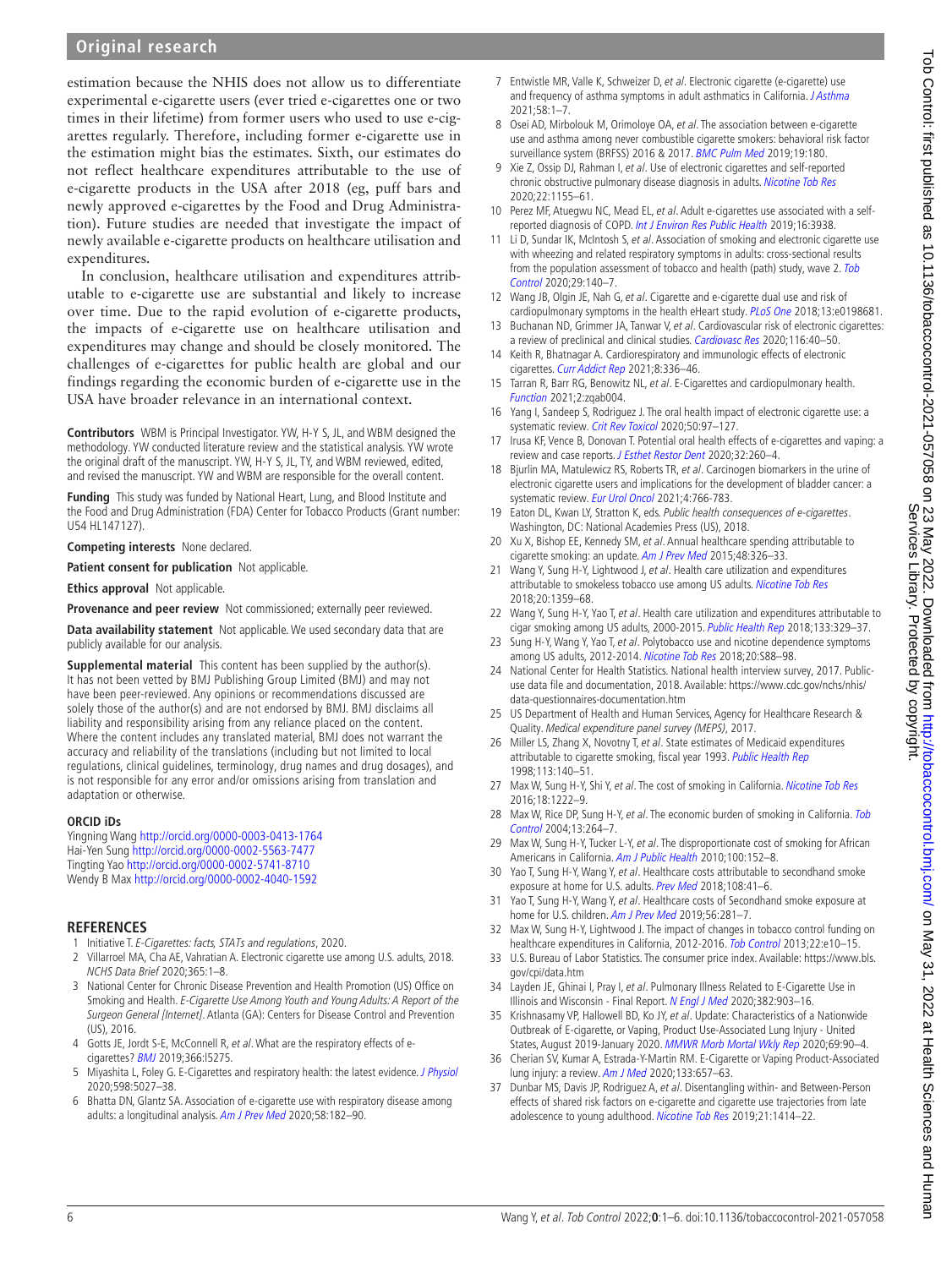## **Healthcare Utilisation and Expenditures Attributable to Current E-Cigarette Use Among US Adults**

**Yingning Wang<sup>1</sup> , Hai-Yen Sung<sup>1</sup> , James Lightwood<sup>2</sup> , Tingting Yao<sup>1</sup> , and Wendy Max<sup>1</sup>**

<sup>1</sup>Institute for Health & Aging, School of Nursing, University of California, San Francisco, CA

<sup>2</sup>School of Pharmacy, University of California, San Francisco

Corresponding author: Yingning Wang, Ph.D., Institute for Health & Aging, School of Nursing,

University of California, San Francisco, UCSF Institute for Health & Aging, Box 0646

490 Illinois St., Floor 12, San Francisco, CA 94143. Telephone: 415-476-8023; Email:

[Yingning.wang@ucsf.edu](mailto:Yingning.wang@ucsf.edu)

#### **Appendix**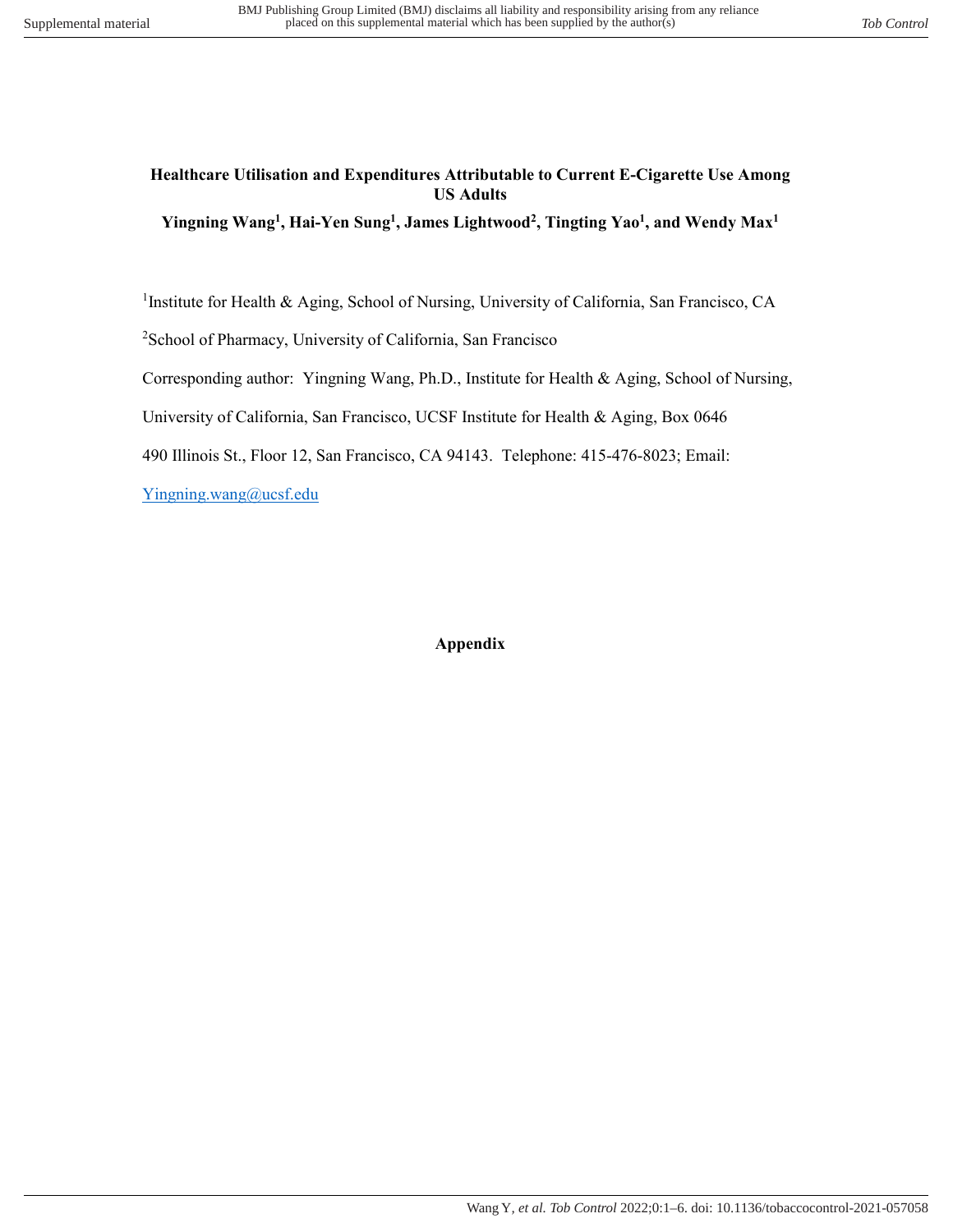The e-cigarette attributable fraction (EAF) of healthcare utilisation is the proportion of healthcare utilisation that can be attributable to e-cigarette use. After the econometric model, the EAF can be calculated as the ratio of the excess healthcare utilisation to the total predicted healthcare utilisation. For example, the EAF of healthcare utilisation for current exclusive ecigarette users is shown as follows:<sup>1</sup>

$$
EAF_{i,ece}
$$

$$
= \frac{\sum_{ece=1}^{N_{ece}} (HCU_{i,ece} - HCU_{i,ece \to n})}{\sum_{ece=1}^{N_{ece}} HCU_{i,ece} + \sum_{dpc e=1}^{N_{dpc}} HCU_{i,spec} + \sum_{ot=1}^{N_{ot}} HCU_{i,ot} + \sum_{n=1}^{N_n} HCU_{i,n}} (Equation A1)
$$
  
Where:

- $i,$  ece,  $\text{d}pce, \text{ot}, n$  = healthcare service type, current exclusive e-cigarette users, current dual/poly e-cigarette users, other tobacco users, and never tobacco users.
- $HCU_{i,ece}$ ,  $HCU_{i, dpce}$ ,  $HCU_{i,ot}$ ,  $HCU_{i,n}$  = predicted healthcare utilisation type i for current exclusive e- cigarette users, current dual/poly e-cigarette users, other tobacco users, and never tobacco users.
- $HCU_{i,ece\rightarrow n}$  = predicted healthcare utilisation type i for hypothetical "never tobaccousing" current exclusive e-cigarette users who had the same characteristics as the current exclusive e-cigarette users except that they were assumed to be never tobacco users.
- $N_{eee}$ ,  $N_{dpec}$ ,  $N_{ot}$ ,  $N_n$  = total number of current exclusive e-cigarette users, current dual/poly e-cigarette users, other tobacco users, and never tobacco users.

Equation A1 can be rewritten by first replacing each summation term in the numerator and denominator by the product of its mean value and sample size, then dividing each sample size by the total population (i.e., the sum of all adults including current exclusive e-cigarette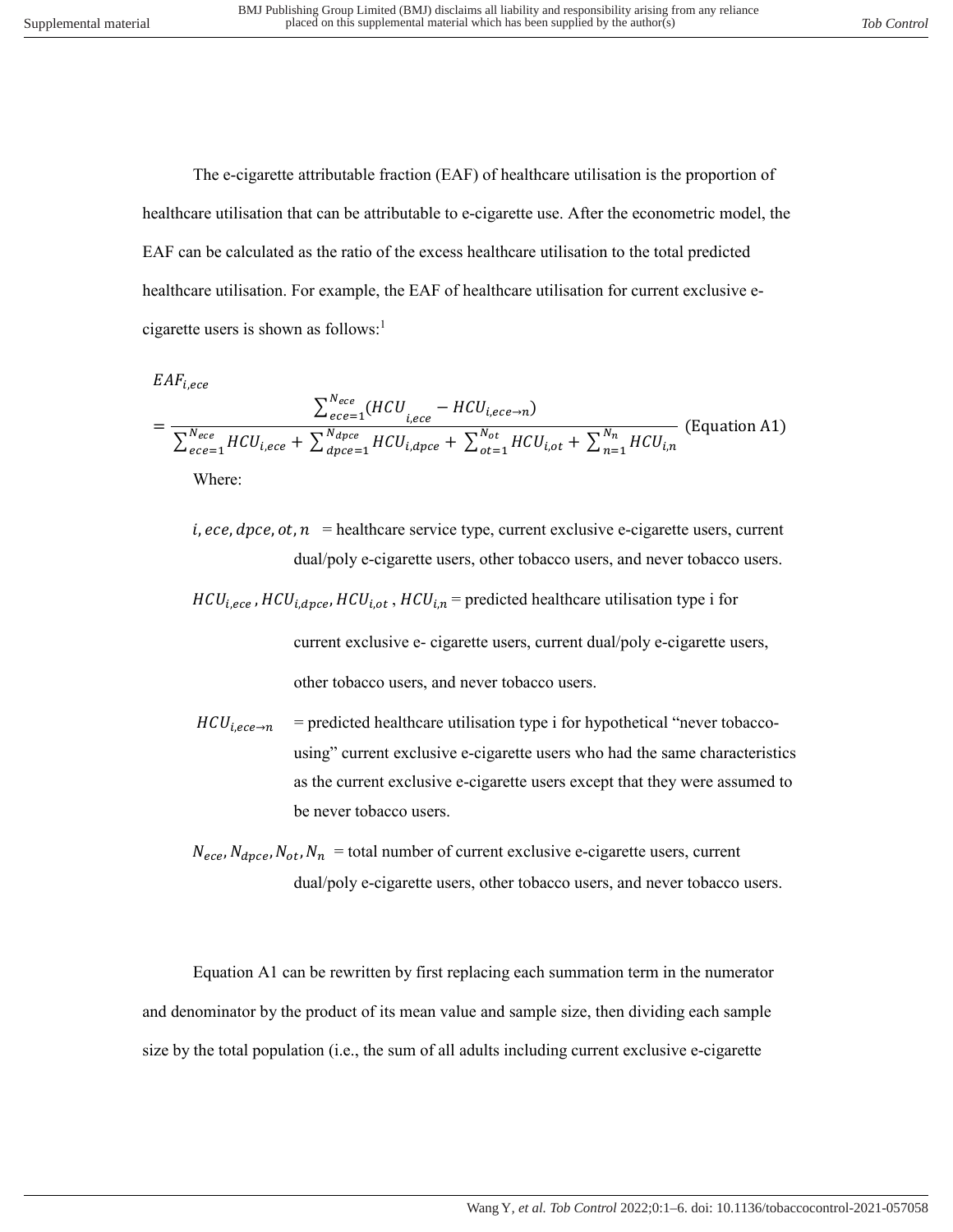users, current dual/poly e-cigarette users, other tobacco users, and never tobacco users), and dividing the mean value by the mean predicted healthcare utilisation for never tobacco users.<sup>1</sup> As a result, Equation A1 can be transformed into Equation A2.

$$
EAF_{i,ece} = \frac{P_{ece}(RR_{i,ece} - RR_{i,ece \to n})}{P_{ece}RR_{i,spec} + P_{dpc}RR_{i,spec} + P_{ot}RR_{i,ot} + P_n}
$$
 (Equation A.2)

#### Where

 $P_{ece}$ ,  $P_{dpc}$ ,  $P_{ot}$ ,  $P_n$  = prevalence of current exclusive e-cigarette users, current dual/poly ecigarette users, other tobacco users, and never tobacco users.

- $RR_{i,ece}$  = relative risk of healthcare utilisation type i for current exclusive ecigarette users relative to never tobacco users, defined by the ratio of the mean predicted utilisation for current exclusive e-cigarette users to the mean predicted utilisation for never tobacco users.
- $RR_{i.dnce}$  = relative risk of healthcare utilisation type i for current dual/poly ecigarette users relative to never tobacco users, defined by the ratio of the mean predicted utilisation for current dual/poly e-cigarette users to the mean predicted utilisation for never tobacco users.
- $RR_{i.o.t}$  = relative risk of health utilisation type i for other tobacco users relative to never tobacco users, defined by the ratio of the mean predicted utilisation for other tobacco users to the mean predicted utilisation for never tobacco users.
- $RR_{i,ece\rightarrow n}$  =relative risk of healthcare utilisation type i for hypothetical "never" tobacco-using" current exclusive e-cigarette users relative to never tobacco users, defined by the ratio of the mean predicted utilisation for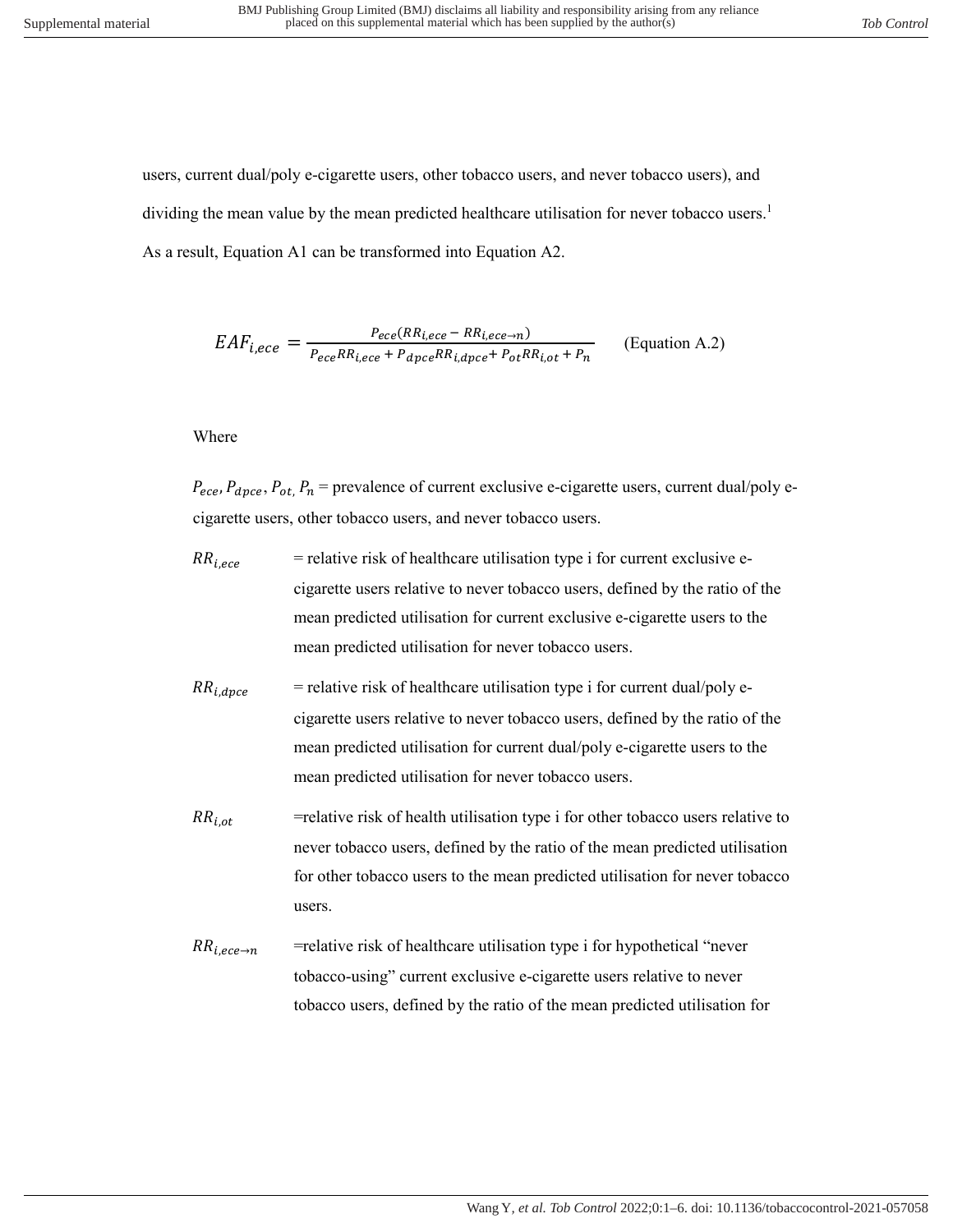hypothetical "never tobacco-using" current exclusive e-cigarette users to the mean predicted utilisation for never tobacco users.

Following the similar approach, the SAF of healthcare utilisation for current dual/poly ecigarette users is as below:

$$
EAF_{i,dpce} = \frac{P_{dpce}(RR_{i,dpce} - RR_{i,dpce \to n})}{P_{ece}RR_{i,ece} + P_{dpce}RR_{i,dpce} + P_{ot}RR_{i,ot} + P_n}
$$
 (Equation A.3)

Where

 $P_{ece}$ ,  $P_{dpce}$ ,  $P_{ot}$ ,  $P_n$ ,  $RR_{i,ece}$ ,  $RR_{i, dpce}$ ,  $RR_{i, ot}$  are the same as described above;

 $RR_{i,dpce \to n}$  =relative risk of healthcare utilisation type i for hypothetical "never tobacco-using" current dual/poly e-cigarette users relative to never tobacco users, defined by the ratio of the mean predicted utilisation for hypothetical "never tobacco-using" current dual/poly e-cigarette users to the mean predicted utilisation for never tobacco users.

## **References**

1. Max W, Sung HY, Lightwood J. The impact of changes in tobacco control funding on healthcare expenditures in California, 2012-2016. Tob Control. 2013 May;22(e1):e10-5. doi: 10.1136/tobaccocontrol-2011-050130. Epub 2012 Jan 17. PMID: 22253003.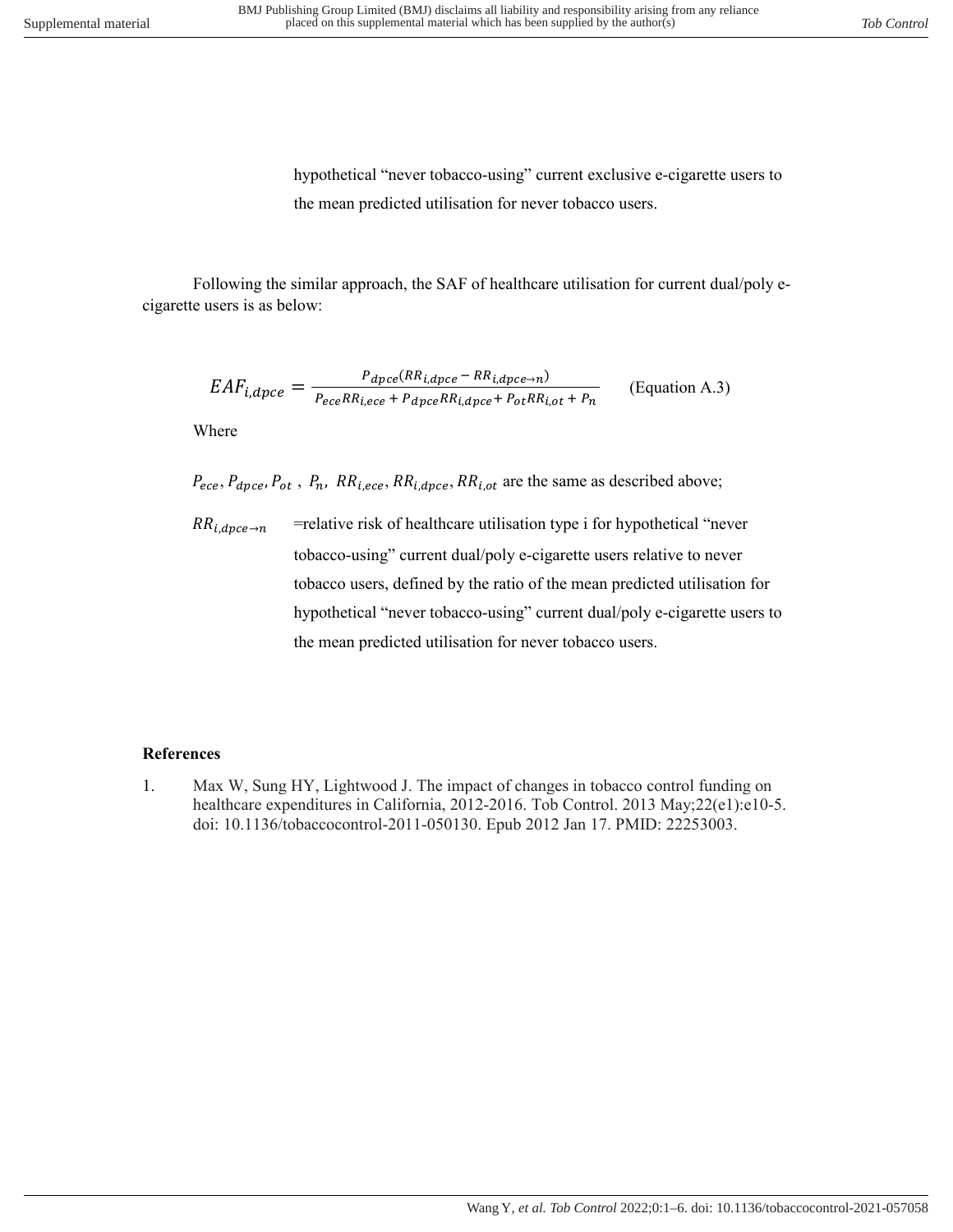## **TOBACCO CONTROL Peer reviewed? Yes Evidence type: Observational Subjects: E-cigarettes and health spending**

## **Using e-cigarettes may lead to higher use of and spending on health services**

*Researchers estimate annual healthcare spending of \$15bn caused by all current ecigarette use in the USA*

Use of electronic (e) cigarettes appears to lead to substantially higher costs and excess use of healthcare services in the USA, suggests new research published in the journal *Tobacco Control.*

Popularity of e-cigarettes as an alternative to traditional cigarettes and other tobacco products has grown in recent years with current use among young adults increasing from 2.4% to 7.6% between 2012 and 2018 in the USA, while e-cigarette prevalence among all adults remained stable and was 3.2% in 2018.

Some concerns have been raised about the safety of e-cigarettes and in the 2016 US Surgeon General's report, which reviewed the public health risks of vaping among youth and young adults, it concluded that e-cigarettes could expose users to various chemicals known to have adverse health effects and posed health risks for respiratory, cardiovascular and oral health as well as cancer.

In addition, previous studies have raised concerns that e-cigarette use could also result in unintended injuries and burns.

Although there is much research on the impacts of cigarettes and other tobacco products on healthcare costs, there are no studies that have examined the effects of e-cigarette use on healthcare use and spending.

Therefore, a team of researchers from the University of California San Francisco in the USA set out to examine this by analysing data on 118,859 adults from the 2015- 2018 National Health Interview Survey (NHIS) – a household interview survey of the civilian, non-institutionalised population in the USA, which has questions about socio-demographic characteristics, tobacco product use, health status, health insurance coverage, healthcare access and use, and other health-related behaviours.

Using medical expenditure estimates of healthcare use in the country, the researchers developed a model to quantify the impacts of e-cigarette usage on use of healthcare on the people in the survey.

Use of healthcare was defined as four categories – nights spent in hospital, emergency room (ER) visits, doctor visits and home visits – while current e-cigarette use was categorised as exclusive and dual/poly e-cigarette use, the latter meaning people who used both e-cigarettes and other tobacco products such as cigarettes, cigars, pipes, and smokeless tobacco.

The researchers found that among the study sample, 3.7% of people were current ecigarette users, including 0.2% exclusively so and 3.5% dual/poly e-cigarette users.